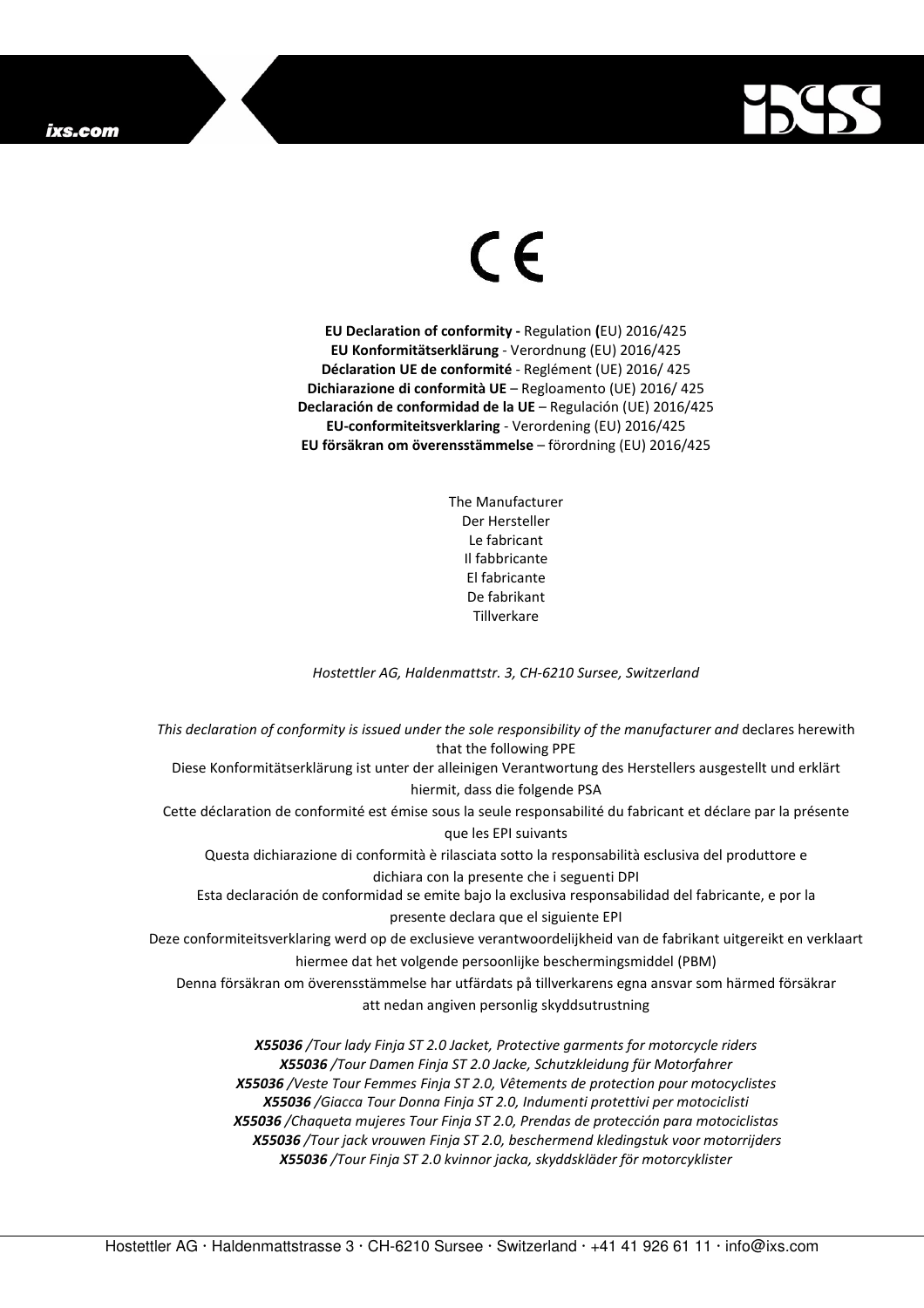



has undergone the EU-type examination conformity assessment procedure (Module B) performed by the Notified Body, IDIADA AUTOMOTIVE TECHNOLOGY, S.A. (OC.0164), P. I. L'ALBORNAR, E-43710 Santa Olivia (Tarragona – Spain), which has issued the EU Type Examination Certificate No. MT19110023, 29.01.2020

And is compliant with the following Standard prEN17092-3:2018 (A)

hat das EU-Baumusterprüfungs-Konformitätsbewertungsverfahren durchlaufen (Modul B) durchgeführt von der benannten Stelle, IDIADA AUTOMOTIVE TECHNOLOGY, S.A. (OC.0164), P. I. L'ALBORNAR, E-43710 Santa Olivia (Tarragona – Spanien), die die EU-Baumusterprüfbescheinigung Nr. MT19110023, 29.01.2020 ausgestellt hat.

und entspricht der folgenden Norm prEN17092-3: 2018 (A)

a subi la procédure d'évaluation de la conformité pour l'examen de type UE (module B) réalisée par l'organisme notifié, IDIADA AUTOMOTIVE TECHNOLOGY, S.A. (OC.0164), P. I. L'ALBORNAR, E-43710 Santa Olivia (Tarragona – Espagne), qui a délivré le certificat d'examen de type UE n°. MT19110023, 29.01.2020

et est conforme à la norme suivante prEN17092-3: 2017 (A)

è stato sottoposto alla procedura di valutazione della conformità dell'esame UE del tipo (modulo B) eseguita dall'organismo notificato, IDIADA AUTOMOTIVE TECHNOLOGY, S.A. (OC.0164), P. I. L'ALBORNAR, E-43710 Santa Olivia (Tarragona – Spagna), che ha rilasciato il certificato di esame UE del tipo n. MT19110023, 29.01.2020

Ed è conforme alla seguente norma prEN17092-3: 2017 (A)

ha sido sometido al procedimiento de evaluación de conformidad del examen de tipo UE (Módulo B) realizado por el organismo notificado, IDIADA AUTOMOTIVE TECHNOLOGY, S.A. (OC.0164), P. I. L'ALBORNAR, E-43710 Santa Olivia (Tarragona – España), que ha emitido el certificado de examen UE de tipo no. MT19110023, 29.01.2020

Y cumple con el siguiente estándar prEN17092-3: 2017 (A)

de EG-typekeuring-conformiteitsbeoordelingsprocedure doorlopen (module B) heeft,uitgevoerd door de aangemelde instantie IDIADA AUTOMOTIVE TECHNOLOGY, S.A. (OC.0164), P. I. L'ALBORNAR, E-43710 Santa Olivia (Tarragona – Spanje) die het certificaat van EG-typeonderzoek nr. MT19110023, 29.01.2020 afgegeven heeft,

en voldoet aan de volgende norm: prEN17092-3: 2017 (A)